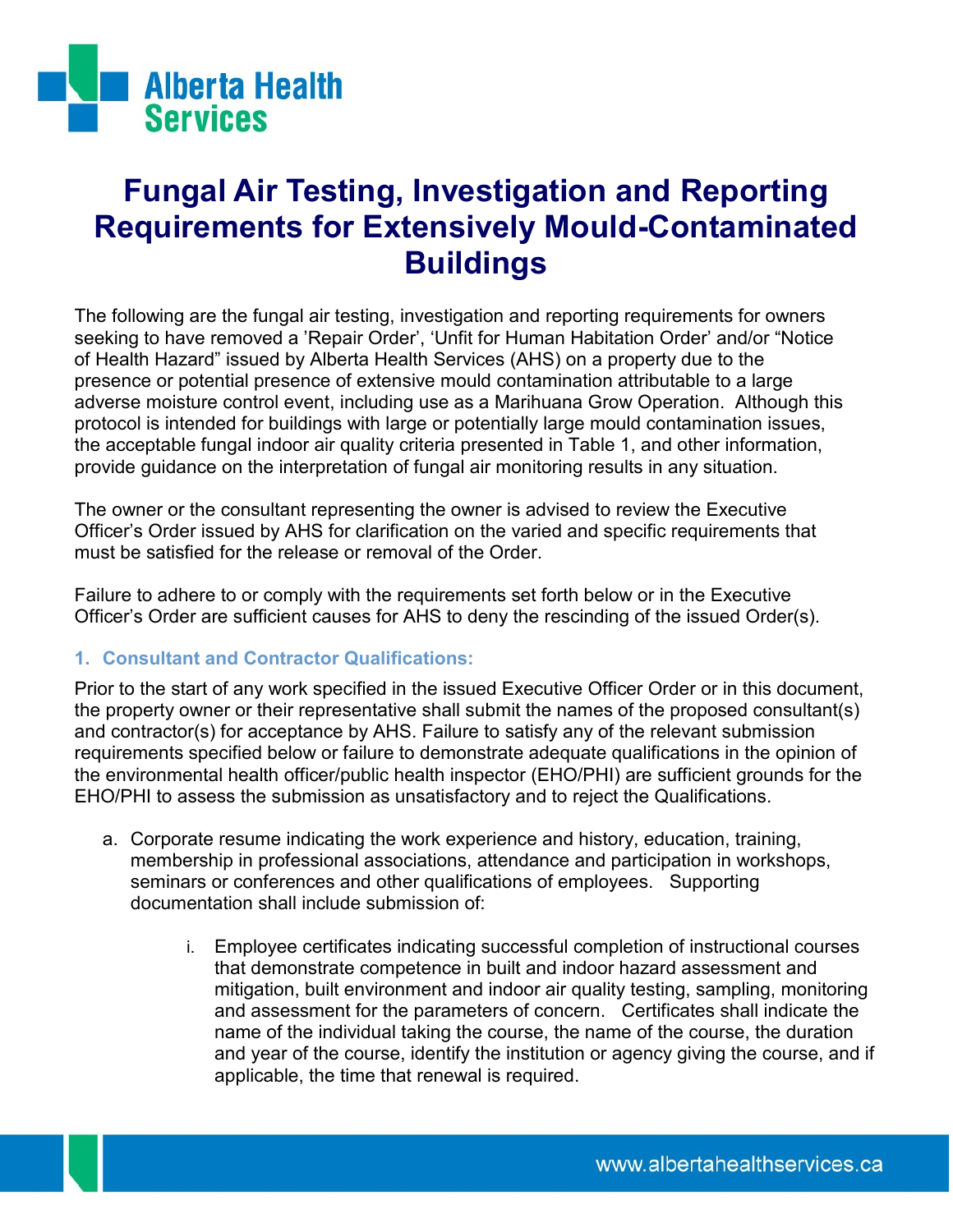- b. Certificates or registrations demonstrating membership in good standing of any of the following:
	- i. Canadian Registration Board of Occupational Hygienists as a Registered Occupational Hygienist (ROH) or Registered Occupational Hygiene Technologist (ROHT) [\(http://](http://www.crboh.ca) [www.crboh.ca\)](http://www.crboh.ca)
	- ii. American Board of Industrial Hygiene (specify area of certification). Full or Associate membership status in industrial hygiene or occupational and environmental health and safety (http://www.aiha.org).
	- iii. American Academy of Environmental Engineers in the Industrial Hygiene specialty ([http://www.aaee.net/\)](http://www.aaee.net/)
	- iv. Designated as a P.Eng. and a Professional Licensee or Corporate Permit to Practice in the required specialty area (e.g., electrical, civil) issued by The Association of Professional Engineers, Geologists and Geophysicists of Alberta (APEGGA) ([http://](http://www.apegga.com/) [www.apegga.com/\)](http://www.apegga.com/)
	- v. Board of Certified Safety Professionals (BCSP) as a Construction Health and Safety Technician (CHST) or Occupational Health and Safety Technologist (OHST) (http:// www.bcsp.org/)
	- vi. Equivalencies in credentials or certifications to be determined on a case-by-case basis

# **2. Assessment and Remediation of Mould Contamination:**

The owner shall at a minimum contract a qualified consultant to fully and completely investigate and assess the building, including hidden cavities and surfaces, for signs of water damage and moulds. This shall include intrusive and destructive investigation of hidden cavities and surfaces to the extent considered necessary in the opinion of the expert consultant. Intrusive and destructive testing may include, but is not limited to, cutting access holes in walls and ceilings, lifting carpets or vinyl sheet flooring, and removing wallpaper for investigation purposes.

The consultant contracted by the owner shall ensure and document that any and all completed mould remediation work was thorough and effective. This mean that in the opinion of the consultant, the mould remediation work was effectively, thoroughly and satisfactorily completed in accordance with the protocols of New York City Department of Health  $(2008)^1$ , United States Environmental Protection Agency (USEPA, 2001)<sup>2</sup> and Health Canada (1995, 2004, 2007)<sup>3,4,5</sup>. The consultant shall document the mould investigation, delineation and remediation work and shall submit the detailed report or reports to Alberta Health Services (AHS).

Mould remediation consisting of treatment only with a biocide or disinfectant (e.g., bleach) is not acceptable. The presence of any mould, whether alive or dead, on visible surfaces or hidden in cavities (e.g. wall cavities) presents an unacceptable situation requiring remediation by mould removal and surface cleaning. In addition, the application of a biocide or disinfectant following the completion of mould remediation, with the intent of inhibiting possible future fungal growth, is not considered effective, necessary or beneficial.

\_\_\_\_\_\_\_\_\_\_\_\_\_\_\_\_\_\_\_\_\_\_\_\_\_\_\_\_\_\_\_\_

<sup>1</sup>New York City Department of Health and Mental Hygiene 2008, *Guidelines on Assessment and Remediation of Fungi in Indoor Environments*.

<sup>2</sup>US EPA 2001, *Mold Remediation in Schools and Commercial Buildings*;

<sup>3</sup>Health Canada 2004, *Fungal Contamination in Public Buildings: Health Effects and Investigation Methods*;

<sup>4</sup>Health Canada 1995, *Fungal Contamination in Public Buildings: A Guide to Recognition and Management*;

<sup>5</sup>Health Canada 2007, *Canadian Environmental Protection Act, Residential Indoor Air Quality Guidelines for Moulds*. Canada Gazette.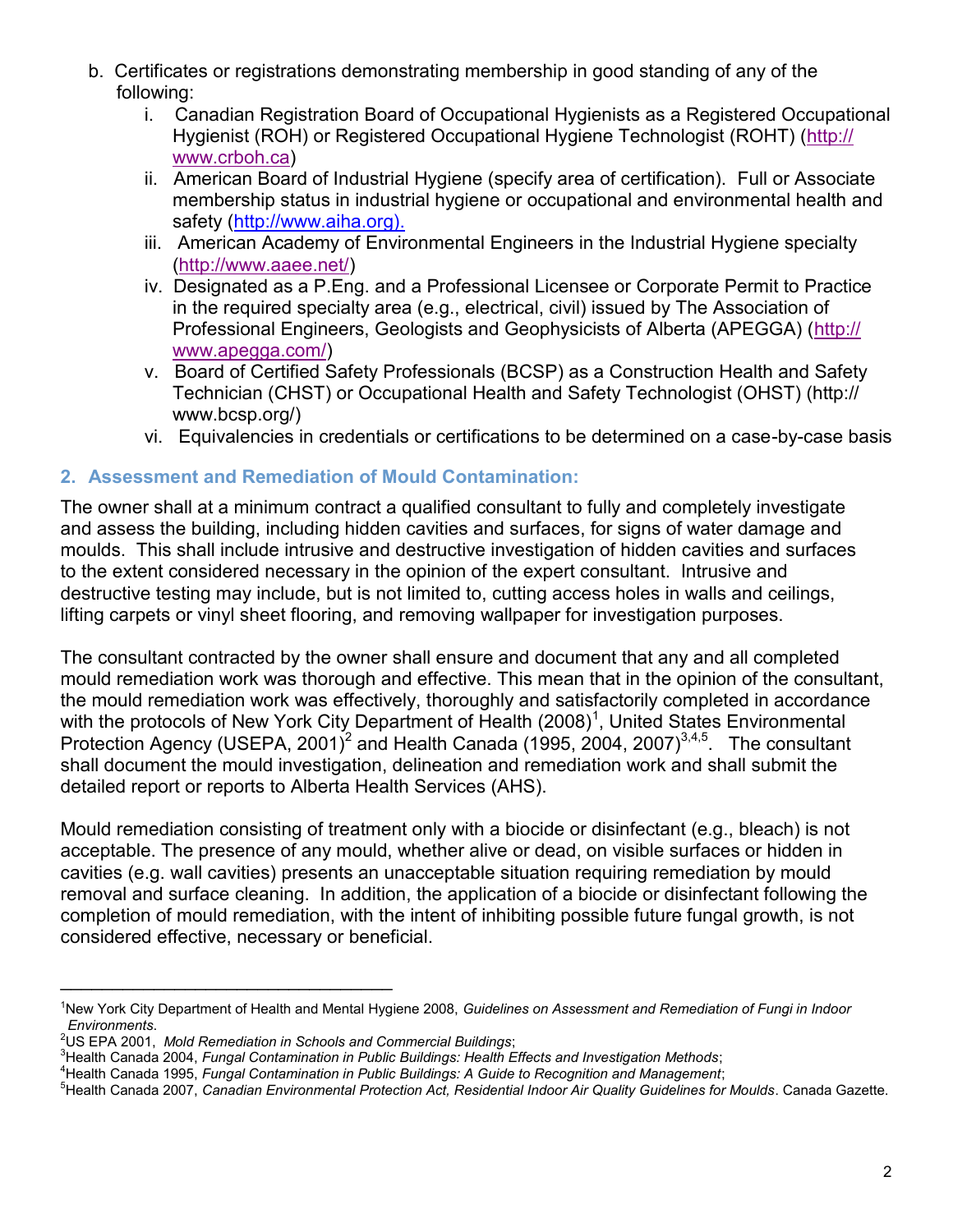# **3. Hazardous Materials Audit and Management Plan:**

A hazardous materials audit of the building shall be completed by the qualified consultant prior to the start of any mould investigation, remediation or any other building disturbance activities. The hazardous materials audit shall include, but not be limited to, the identification and assessment of the following:

- Asbestos-containing materials (e.g. vinyl floors, plaster, drywall joint compound, insulation and fire proofing)
- Lead-containing surface coatings (e.g. damaged paint or walls; or walls to be demolished)
- Mercury-containing switches (e.g. thermometers, thermostats, etc.)
- Pesticides
- Poly Chlorinated Biphenyls (PCBs) (e.g., motor transformers and light ballasts)
- Radioisotope-containing smoke detectors
- Refrigerants
- Paints and solvents
- Biological hazards such as bird, bat or mouse droppings<sup>6</sup>

The consultant shall document to the owner in written form, the proper management or disposal of the identified hazards in the building. In addition, as the owner"s agent, the consultant shall direct and document that the identified hazards in the building are properly managed or disposed of in accordance with government standards and guidelines and industry codes of practice.

The findings of the hazardous materials audit, including the management or disposal activities undertaken on the premises, shall be documented and submitted in a report to AHS prior to active remediation work proceeding.

# **4. Air Sampling Locations:**

\_\_\_\_\_\_\_\_\_\_\_\_\_\_\_\_\_\_\_\_\_\_\_\_\_\_\_\_\_\_

Following the completion of all mould remediation work, the consultant contracted by the owner shall collect representative air samples from each habitable floor of the building, including basement(s), attic(s), attached garage and crawlspaces. The consultant shall collect a minimum of one (1) air sample per floor for an open concept floor plan or a minimum of two (2) air samples per floor for a compartmentalized floor plan. An open floor plan is where 75% or more of the floor footprint consists of one room. More samples per floor may be collected at the professional discretion of the consultant.

# **5. Number of Outdoor or Control Air Samples:**

The consultant shall collect at least three (3) representative outdoor samples for each day of sampling in accordance with Health Canada (2004) recommendations. Outdoor/control samples shall be collected on the same day as indoor samples. The owner/consultant can store viable test samples for later analysis pending receipt of acceptable results of total fungal particulate samples. The characterization of outdoor variability assists in the assessment of indoor samples.

 $6$ Materials that may be contaminated with bird, bat or mouse droppings must be considered to contain highly infectious agents (e.g. *Histoplasma capsulatum*, *Cryptococcus neoformans*, *Chlamydia psittaci and* Hanta Virus). The consultant must implement practices that minimize dust generation (e.g. wetting of dry material before sweeping or shoveling), proper waste collection and removal. Disinfectants may be used to treat contaminated soil or accumulations of animal droppings as a precaution before starting removal. Formaldehyde solutions are the only disinfectants proven effective for decontaminating soil containing *H. capsulatum* (AIHA 1999).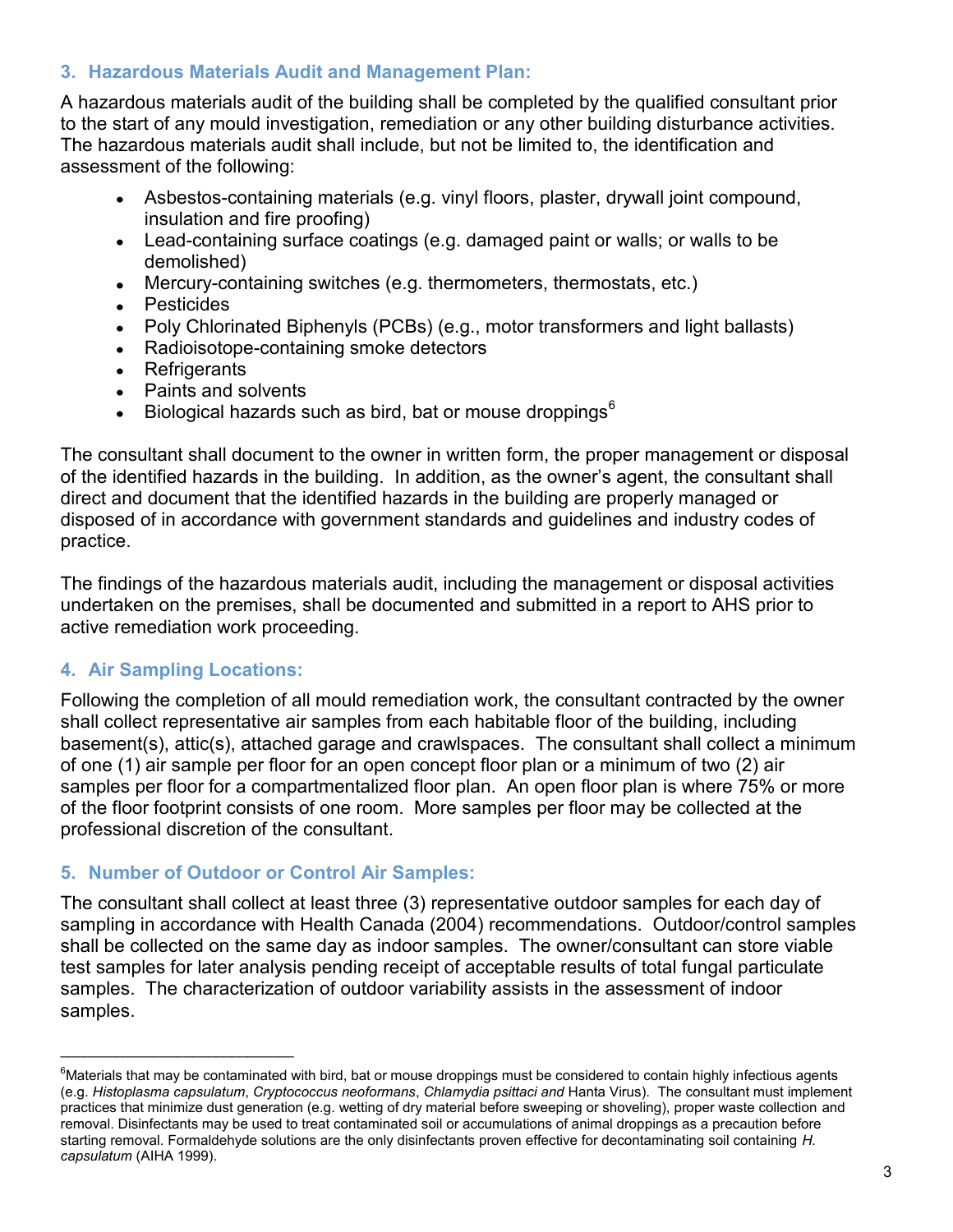# **6. Type of Air Sampling Required (Viable and / or Total):**

Fungal air sampling shall preferably consist of both viable fungal air sampling (e.g. culturable sampler such as RCS) and total fungal particulate sampling (e.g. sticky surface sampler such as Air-O-Cell). However, the EHO/PHI has the discretionary ability on a case-by-case basis to declare whether one or both methods of testing are appropriate and acceptable.

- Viable air testing requires speciation of all viable fungi
- At ambient temperatures less than or equal to  $0^{\circ}$ C, control and indoor samples may be collected using only membrane or grease filters (e.g. Burkard or Air-O-Cell filters) and results analyzed for Total Fungal Particulates. Table 1 Total Fungal Particulate criteria shall apply to interpreting the results. Testing for viable moulds is not required.
- Indoor total fungal particulate sampling may be accepted without outdoor controls and viable testing, if the results satisfy the criteria presented in Section 10e.

The requirement for both viable or total testing is based on a number of considerations.<sup>7,8</sup> Viable or culturable fungi yield test results that can range from several times to orders of magnitude less than totals due to:

1) the viability or culturablility of spores and hyphae decrease with time and environmental conditions, and

2) the choice of agar media selects for different types of fungi, further affecting the reportable concentration. The advantage of viable testing is that it allows for the comparison of indoor and outdoor moulds at the species levels, which is a requirement of the Health Canada protocol. The disadvantage is that if mould reservoirs are qualitatively older, speciation tests may or may not indicate the presence of a reservoir because of the viability limitation, and therefore under-represent indoor levels.

Airborne concentration estimates obtained using total fungal particulate testing are comparatively higher based on the microscopic counting of both viable and nonviable spores and hyphae. The advantage of totals testing is that both viable and nonviable moulds retain allergenic and toxicogenic properties. In addition, it would permit the detection of qualitatively older reservoirs that might not be detected by viable testing. The disadvantage is that the test does not permit assessment at the species level.

Requiring testing using both protocols assists in the detection of both qualitatively "fresh" and "aged" fungal reservoirs, and maintains consistency with the Health Canada protocol. Lee *et al.* (2006) recommended both types of testing to more accurately represent the potential for occupant exposure to moulds.<sup>9</sup>

# **7. Environmental and Building Conditions for Sampling:**

Fungal air sampling shall occur in compliance with Health Canada (2004) *Fungal Contamination in Public Buildings: Health Effects and Investigation Method*, page 41, and requires:

Ventilation system is operational

\_\_\_\_\_\_\_\_\_\_\_\_\_\_\_\_\_\_\_\_\_\_\_\_\_\_\_\_\_\_\_\_\_\_\_

• Non quiescent conditions (i.e. sampling following or during quiescent periods is not acceptable – sampling conditions must occur during or simulate disturbance conditions associated with normal occupancy)

<sup>7</sup>AIHA Biosafety Committee 1996. *Field Guide for the Determination of Biological Contaminants in Environmental Samples*. <sup>8</sup>Godish, Thad. 2000. *Indoor Environmental Quality*. Lewis Publishing.

<sup>9</sup> Lee, Taekhee, 2006. *Culturability and concentration of indoor and outdoor airborne fungi in six single-family homes*. Atmos Environ 40(16):2902-2910.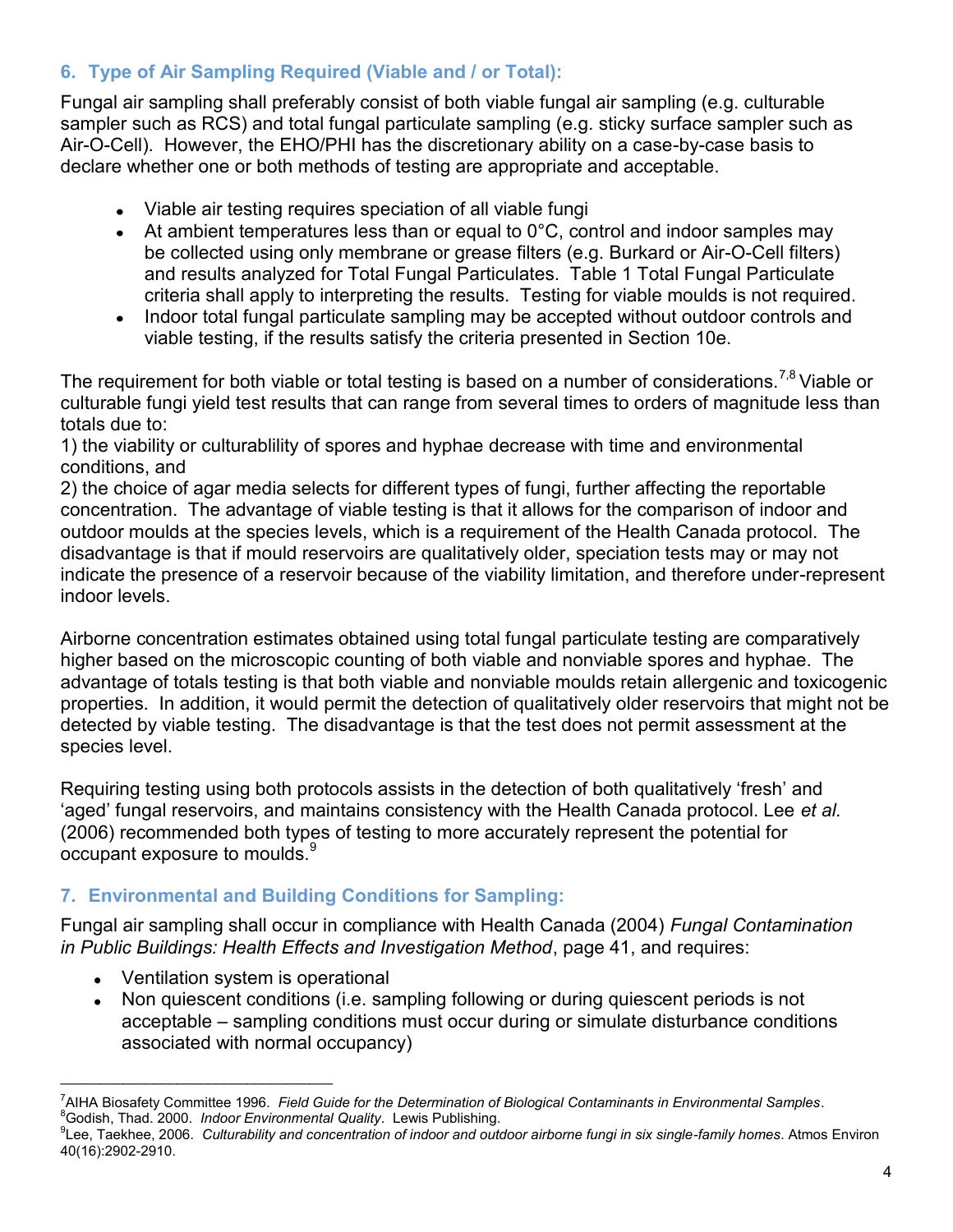- Sampling is not to occur during or immediately following precipitation events. AHS  $\bullet$ recommends a 24 hour buffer period between the end of a precipitation event and air sampling
- Allow one or two hours between start and end of triplicate outdoor control or background air sampling (i.e. one outdoor sample at the start, midway and end of indoor sampling)
- One of the outdoor control samples shall be collected at the furnace outdoor air intake grill. If the air intake grill is not accessible, the test location is at the discretion of the consultant but sampling on the windward side of the structure is recommended

# **8. Time Limited Acceptance of Air Sampling Results by AHS**

Air sample results are valid and will only be accepted by AHS for a 60-day period following sample collection. A report with air sample results received by AHS 60-days after sample collection will not be accepted; resampling will be required.

If an AHS Executive Officer Order declaring a building Closed or Unfit for Human Habitation is not rescinded six months after fungal air sample collection, for whatever reason, then fungal air resampling must occur in accordance with this protocol.

#### **9. Reporting Requirements:**

\_\_\_\_\_\_\_\_\_\_\_\_\_\_\_\_\_\_\_\_\_\_\_\_\_\_\_\_\_\_\_\_\_\_\_\_

- Forward report(s) and assessment(s) to AHS, Environmental Public Health.
- The consultant and the selected laboratory should provide documentation that  $\bullet$ demonstrates the chain-of-custody (CoC). Information required for ensuring chain traceability must be collected and be transmitted to the analytical laboratory along with samples. CoC records must be able to track samples from the time of collection, through transport to receipt at a laboratory (ACGIH, 1999). At the laboratory, the CoC continues through the analysis and reporting processes (i.e. preservation and storage, processing, analysis and retention of samples and disposal of environmental microbial samples, etc.)
- The consultant shall document and comment on the mould investigation, assessment, and remediation work undertaken in the building. The consultant shall offer an opinion as to whether or not the mould investigation, delineation and remediation work was effective, thorough, and satisfactorily completed in accord with acceptable guidelines and protocols. Regarding mould air sampling, the consultant report shall include:
	- a sampling protocol that specifies the collection address, floor, interior location, sample date, sampling interval time, pump flow rate, sample air volume<sup>10</sup>. The protocol should also provide a description of sampler type (e.g. culturable samplers such as RCS or Anderson Sampler, sticky surface samplers such as Air-O-Cell), collection or plate area, sample collection media for viable samples (e.g. MEA (Malt Extract Agar), CMA (Cornmeal Agar), TSA (Tryptic Soy Agar), etc).
	- a comment on the assessment of the building regarding evidence of water damage or signs of mould contamination during air sampling
	- all laboratory test results as provided by the analytical laboratory. The consultant  $\star$ can summarize the findings in the body of the report but must submit laboratory test results showing the mould genus/species breakdown for each sample
	- a description of environmental and building conditions on the day(s) of sampling, including barometric pressure, inside and outside temperatures, humidity and recent precipitation, and the operational status of the ventilation system and the occupancy or disturbance activities prior to and during sampling.

<sup>&</sup>lt;sup>10</sup>A default sampling volume (e.g. 75 litres or 0.0075 m<sup>3</sup>) is not acceptable. Pump flow rate and sampling time should be reported.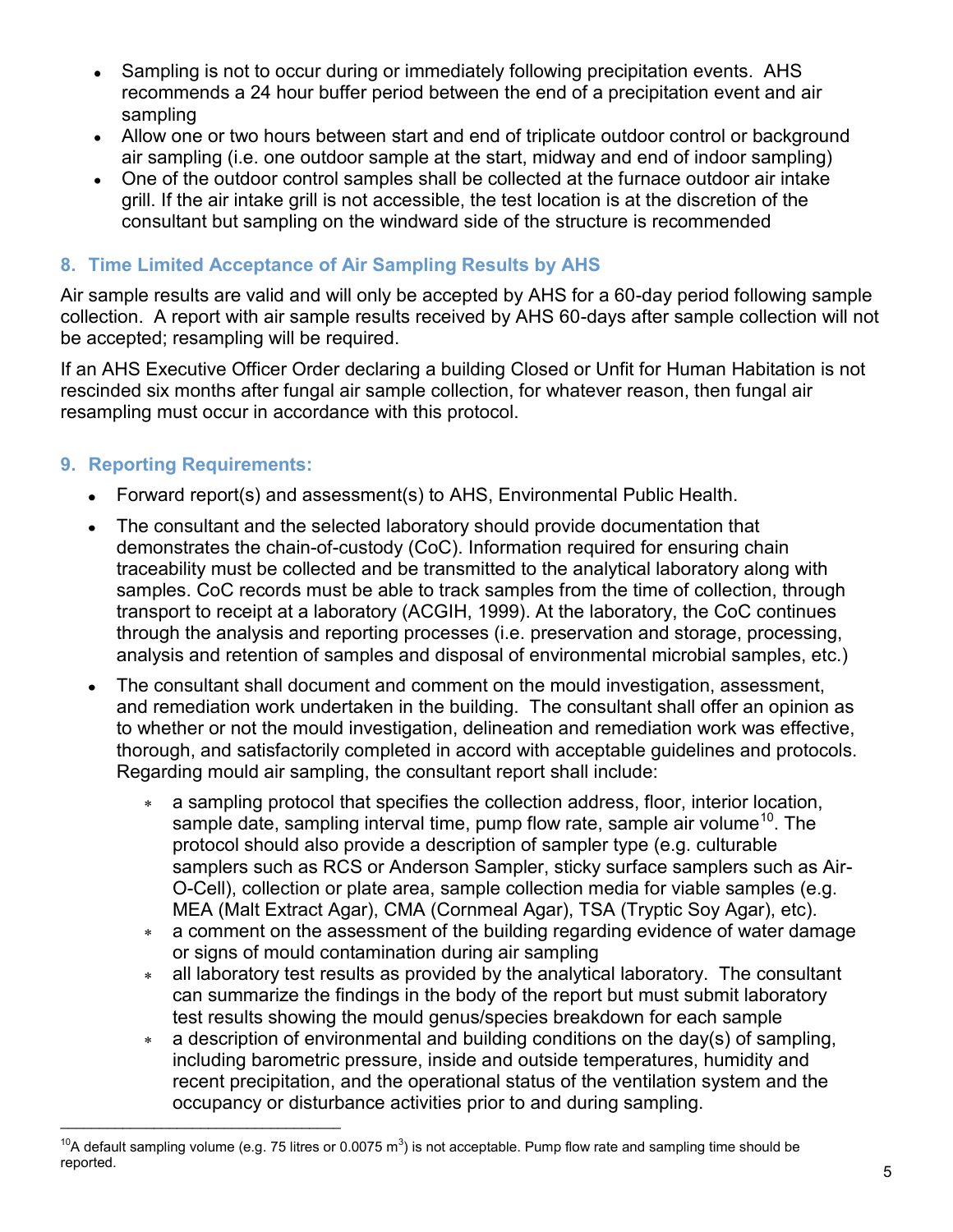- if a test of Statistical Significance is used, then the test shall be named, the input parameters tabulated and the results presented
- an interpretation of the air monitoring results and their significance
- describe sampling locations in the report (e.g. main floor living room)  $\star$
- Regarding test results, the laboratory should provide AHS with reference citations on the Standard Operating Procedure or test method employed. AHS may request a copy of the cited methodology.

Laboratory test reports provided to the consultant shall include at least the following<sup>11</sup>:

- a. Counting rules/procedures that were used
- b. Laboratory unique identification/laboratory number, address, telephone number
- c. Client identification and address
- d. Client sample identification
- e. Date and time of sample collection and sample receipt
- f. Condition of sample (i.e. any problems with condition)
- g. Date of analysis

 $\mathcal{L}=\{1,2,3,4,5\}$ 

- h. Date of report
- i. Analyst name
- j. Signature and printed name of person taking responsibility for the data in the report
- k. Significant modifications to the Standard Operating Procedure, if any
- l. Page number and total number of pages in the report on each page or other mechanism for identifying each page as part of the report and for indicating the end of the report
- m. Statement that the analysis relates only to the items tested
- n. For total fungal particulates (TFP), the following information should be recorded:
	- spell out, debris rating/background characteristics for each sample  $\bullet$
	- raw count and total TFP concentrations (ctns/ $m<sup>3</sup>$ ) for each fungal category
	- an indication of the proportion of the trace that was analyzed for each spore category (for example,  $\%$  of trace read<sup>12</sup>, multiplication factor<sup>13</sup>)
	- lower detection limit  $(LDL)^{14}$  (ctns /m<sup>3</sup>) for each spore category reported
- o. For viable fungi, the following information should be recorded:
	- Air sampling method (e.g., Anderson N6 sampler, RCS sampler)  $\bullet$
	- $\bullet$ Fungal culturable method including references for isolation, culture and identification methods
	- Culture media and growth condition
	- The LDL<sup>15</sup> of the selected sampling method at selected flow rate and sampling time
	- The raw count and total viable counts (CFU/  $\text{m}^{3}$ ) for each fungal category  $\bullet$

 $^{14}$ For TFP, LDL (ctn/m3) = -<sup>15</sup>For total viable counts, LDL (CFU/  $m^3$ ) = percentage trace scanned  $(\%) \times$  volume  $(m^3)$  $100 \times 1$ (the minimun detectedraw count)  $100 \times 1$  (the minimun detected raw count)

<sup>&</sup>lt;sup>11</sup>ASTM Committee D22 on Air Quality. Subcommittee D22.08 Sampling and Analysis of Mold. ASTM D7391-09: Standard Test Method for Categorization and Quantification of Airborne Fungal Structures in an Inertial Impaction Sample by Optical Microscopy.

<sup>&</sup>lt;sup>12</sup>For TFP, AHS recommends at least 30% sample trace to be enumerated. The minimum sample trace percentage is acceptable by AHS is 15%.

<sup>&</sup>lt;sup>13</sup>For TFP, an appropriate magnification/resolution should be chosen for enumerating spore categories. Enumerate the spore categories *Aspergillius/Penicillium*-like and *Cladosporium* at magnification/resolution 2 and other spore categories at either magnification/resolution 1 or 2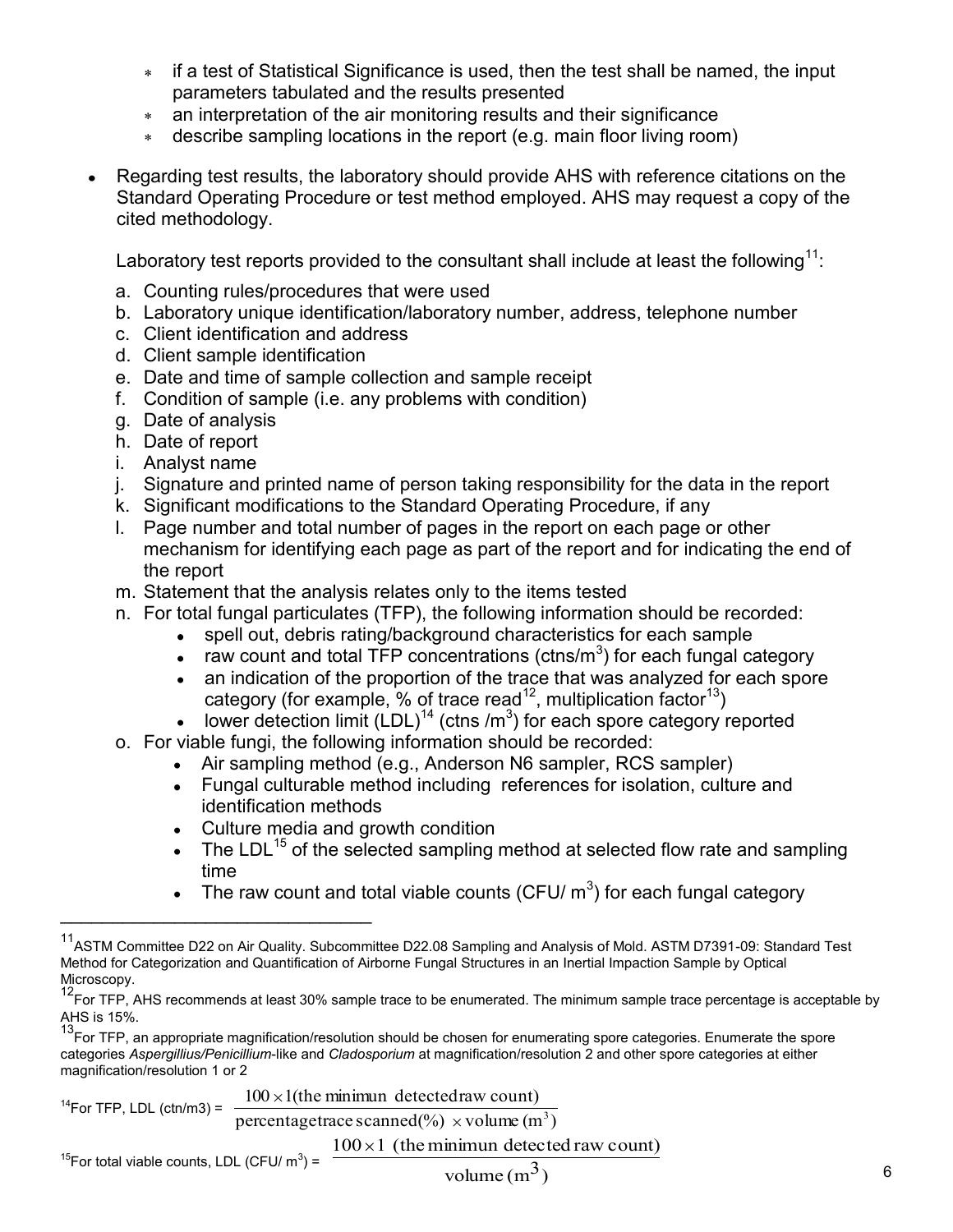p. Summary of any observations or findings that indicate a compromised sample result such as deviation from sampling, analytical and laboratory methodologies and protocols, including notes on sample condition, broken cassette or substrate, missing cap, out-dated cassette, analytical problem, apparent sampling problem (e.g. overloading), etc

# **10.Interpretation of Air Sampling Results:**

Acceptable criteria for total fungal particulates and viable fungi are based on Health Canada"s statement that "normal" indoor air mycoflora at the genus and species level is qualitatively similar to and quantitatively lower than outdoor air. This mean that the distribution of indoor moulds at the genus or species level is similar to the outdoor distribution and quantitatively lower than outdoors. Alberta Health Services, Environmental Public Health criteria for interpreting the results of fungal air testing are presented in Table 1.

Air monitoring is a useful tool, among other tools, in identifying the presence of an indoor fungal amplifier requiring remediation, managing a microbial problem, and returning a building, or portion of, to normal use or occupancy (Health Canada, 2004). In terms of human health risk, Health Canada in 2007 wrote that moulds in residential buildings may present a health hazard and that health risk depends on mould exposure and for asthma symptoms, on allergic sensitization. However, the lack of dose-response relationships for adverse health effects, the large variety of mould species, and the large variation in individual vulnerability, prohibits the use of air sampling to assess human health risk. As result, Health Canada (2007) recommends thoroughly removing and cleaning all visible and concealed mould growing in residential buildings, regardless of mould species.

In conclusion, air monitoring is a useful tool in identifying the presence of an indoor fungal amplifier as a health concern requiring remediation, managing a microbial problem, and returning a building, or portion of, to normal use or occupancy.

The criteria presented below provide guidance on interpreting test results and remain subject to application and interpretation of the Health Canada criteria<sup>16</sup> by AHS.

a. Table 1 below presents criteria for acceptable indoor air quality for both Total Fungal Particulates and Viable Fungal Particulates. All viable fungi must be speciated. The criteria apply to the determined concentrations of each mould of each sample. As it is not possible to capture the full scope of variables in the Health Canada criteria in this or any table, the Health Canada criteria must still guide the interpretation of this table and of air monitoring results.

*Aspergillus* and *Penicillium* are often grouped together as one result for Total Fungal Particulate sampling. As a result, acceptable air testing criteria were developed to address this unique grouping and are presented in Table 1 under "For *Aspergillus* & *Penicillium* measured together (Total Fungal Particulates Sampling Only)". These criteria should not be used for assessing *Aspergillus* and *Penicillium* species identified and enumerated using viable sampling.

For each mould category, report results no lower than the minimum reporting limit for that category (see below). For mould categories, in which no moulds were counted, report as "n.d." (not detected) or as "<" minimum reporting limit, which is dependent on sample volume, and for TFP on background debris and the percentage of the trace analyzed.

 $\mathcal{L}_\text{max}$  and  $\mathcal{L}_\text{max}$  and  $\mathcal{L}_\text{max}$  and  $\mathcal{L}_\text{max}$  and  $\mathcal{L}_\text{max}$  and  $\mathcal{L}_\text{max}$ 

<sup>&</sup>lt;sup>16</sup>Health Canada. 1995. *Fungal Contamination in Public Buildings: A Guide to Recognition and Management.*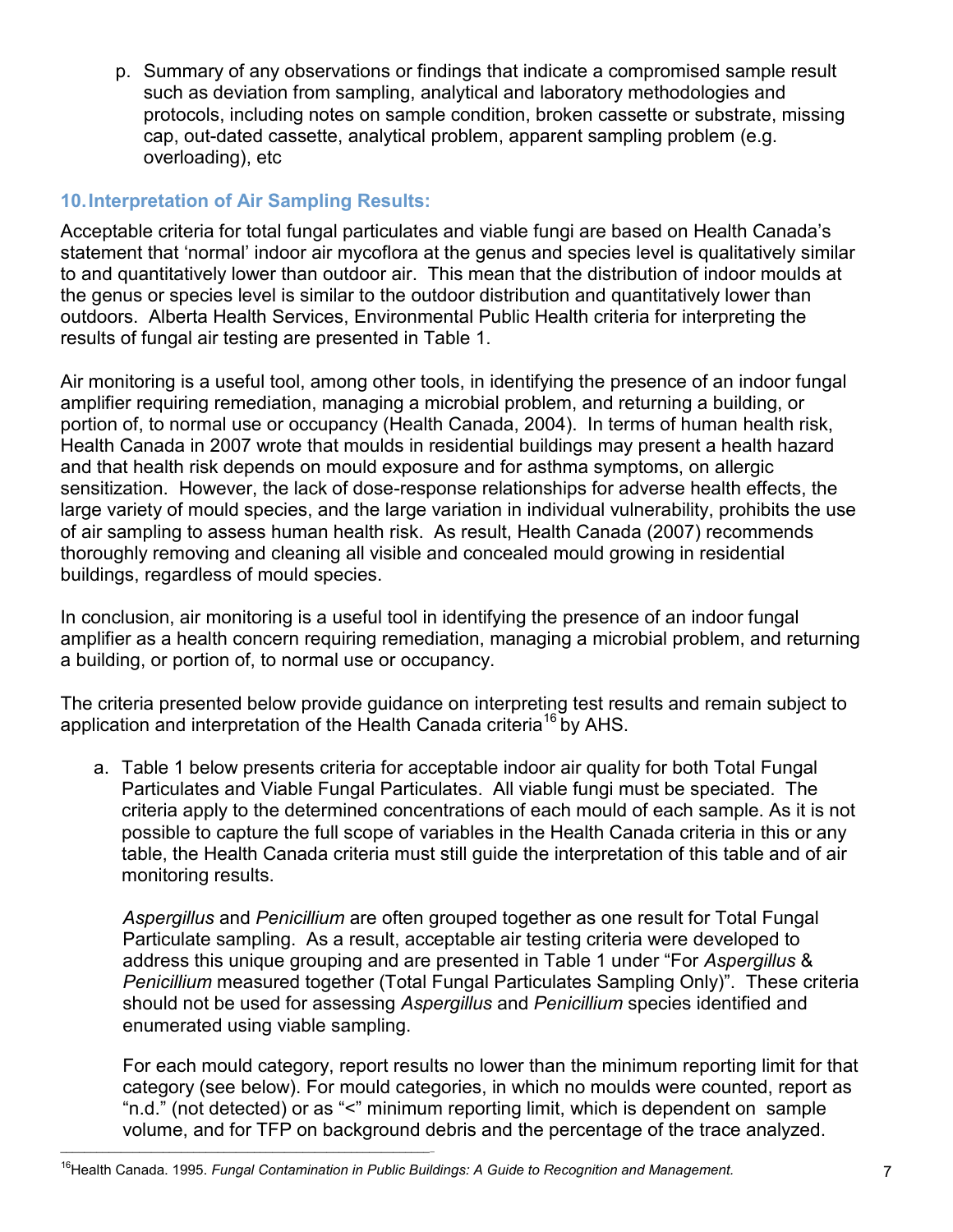- b. Determine the acceptable criterion by inputting the highest measured level of outdoor mould into the Table 1 equations. If there are no measurable levels of outdoor mould, then the default values provided in the equation are used as the acceptable criteria.
	- Example 1: the level of a mould is measurable

 Three (3) outdoor sample results for *Penicillium chrysogenum* are 24, 60 and 48 CFU/ $m^3$  (colony forming units per cubic metre). Input the 60 CFU/ $m^3$  value (the highest measured value) into the appropriate Table 1 equation, 50 + 2×60 CFU/  $m<sup>3</sup>$ , to derive an acceptable criterion of 170 CFU/ $m<sup>3</sup>$ . The indoor level could be compared to the calculated acceptable criterion of 170 CFU/ $m<sup>3</sup>$ .

Example 2: the level of a mould is non-detectable

 The three (3) outdoor sample results for *Penicillium chrysogenum* are "n.d.", "n.d." and "n.d." In this case, use the default value of 50 CFU/m<sup>3</sup> provided in the table as the acceptable criterion.

The assumptions and calculation of the default values shown in Table 1 are as follows:

(1) Total fungal particulates:

Assuming ~15% of the trace is analyzed, the volume sampled is 75 litre or 0.075 m<sup>3</sup>, the LDL is calculated to be 90 ctn/m<sup>3</sup> (counts per cubic meter) (see below)

LDL (ctn/m<sup>3</sup>)= 
$$
\frac{100 \times 1}{15 \times (75/1000) \text{ m}^3} = 90 \text{ ctns/m}^3
$$

AHS accepts as background a maximum of 2 raw counts on the ~30% trace analyzed which is equivalent to 1 raw counts on ~15 % of the trace, or 6 raw counts on 100% of the trace. The LDL of 90 ctns/m<sup>3</sup> is rounded up to 100 ctns/m<sup>3</sup> and is used as the default acceptable criterion.

# (2) Viable fungi:

The LDL for viable fungal sampling is determined by dividing the laboratory detection limit (1 raw count by default) by the sampling volume  $(m^3)$ .

# For example,

For an RCS sampler, the air volume is typically 0.160  $m^3$ , the LDL thus equals 6 CFU/  $\text{m}^3$  (1CFU /0.160 $\text{m}^3$ = 6 CFU/ $\text{m}^3$ ).

An RCS strip contains 34 wells. AHS accepts a maximum of 1 raw count on ~15% of the sampling strip ( $\sim$  6 wells) as background, which is equivalent to 6 counts or 36 CFU/m<sup>3</sup> on  $\sim$ 100% of the total collection area, rounded up to 50 CFU/m<sup>3</sup> as the default criterion.

Deviation from these assumptions by the laboratory or consultant may render Table 1 criteria invalid. Under these conditions, the criteria used by AHS to interpret the air monitoring results will be at variance with Table 1.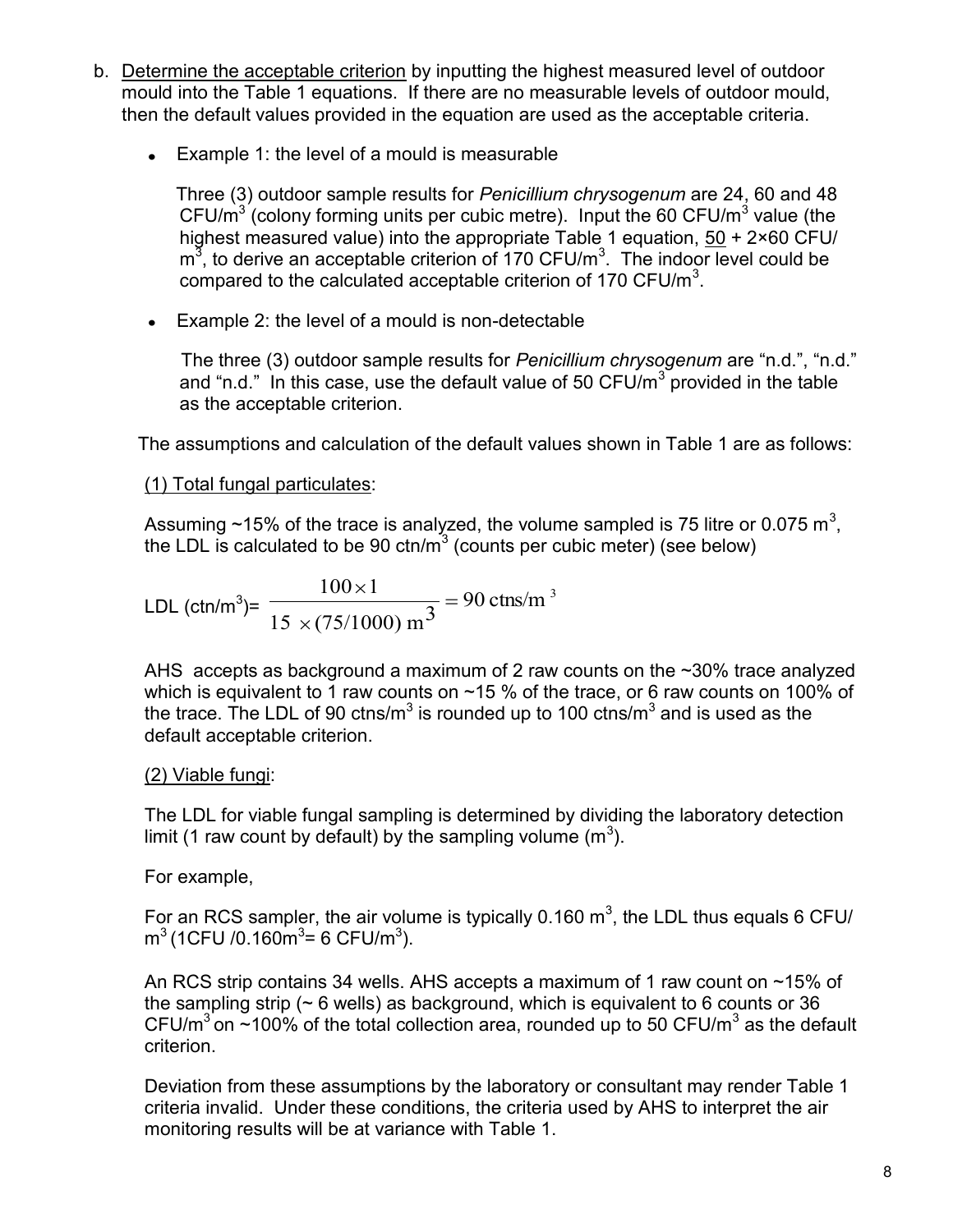## c. Finding and Implications of an Exceedance

The finding of an exceedance of airborne fungal criterion at a single location shall result only in the declaration of an exceedance for the area represented by that sample. The interpretation of an air monitoring result as an exceedance or not shall also consider the professional consultant"s visual assessment, site history presentation, and judgement.

#### d. Statistical Significance Testing

Statistical significance testing can be used to determine whether the observed measurements in any given indoor sample are significantly different, or the same, as those measured outdoors. The test must include the entire dataset (i.e. all identified moulds) in the indoor and outdoor samples. The distribution in the indoor sample must be compared to the distribution in the outdoor control.

Tests for statistical significance of moulds include Wilcoxon Match-Pairs Signed-Ranks Test (Wilcoxon Signed-Ranks Test for Matched Pairs) and the Spearman Rank-Order Correlation Coefficient.

Excessive presence of fungal mycelial fragments above outdoor background would be cause for declaration of non-acceptable sampling results.

For attics, acceptance of results with marginally elevated levels is possible at the discretion of the EHO / PHI if the consultant thoroughly inspects the space for evidence of mould and water damage, including the conditions of drywall surfaces (including the presence of a vapour barrier overlying the drywall), insulation, exposed attic surfaces, and surfaces around the soffit.

#### e. Conditions for Acceptance of Total Fungal Particulate Only Test Data:

The results of Total Fungal Particulate sampling will be accepted as the sole and only test method if the following criteria are satisfied for each mould identified for each sample:

- *Penicillium*/*Aspergillus* ≤ 200 (for attics ≤400) counts/m<sup>3</sup>
- *Cladosporium* species ≤300 (for attics ≤600) counts/m<sup>3</sup>
- *Alternaria* species ≤100 (for attics ≤200) counts/m<sup>3</sup>
- For each other mould ≤100 (for attics ≤200) counts/m<sup>3</sup>

If these conditions are satisfied, then viable mould testing is not required.

Excessive presence of fungal mycelial fragments would be cause for declaration of non-acceptable sampling results.

For attics, acceptance of results with marginally elevated levels is possible at the discretion of the EHO / PHI if the consultant thoroughly inspects the space for evidence of mould and water damage, including the conditions of drywall surfaces (including the presence of a vapour barrier overlying the drywall), insulation, exposed attic surfaces, and surfaces around the soffit.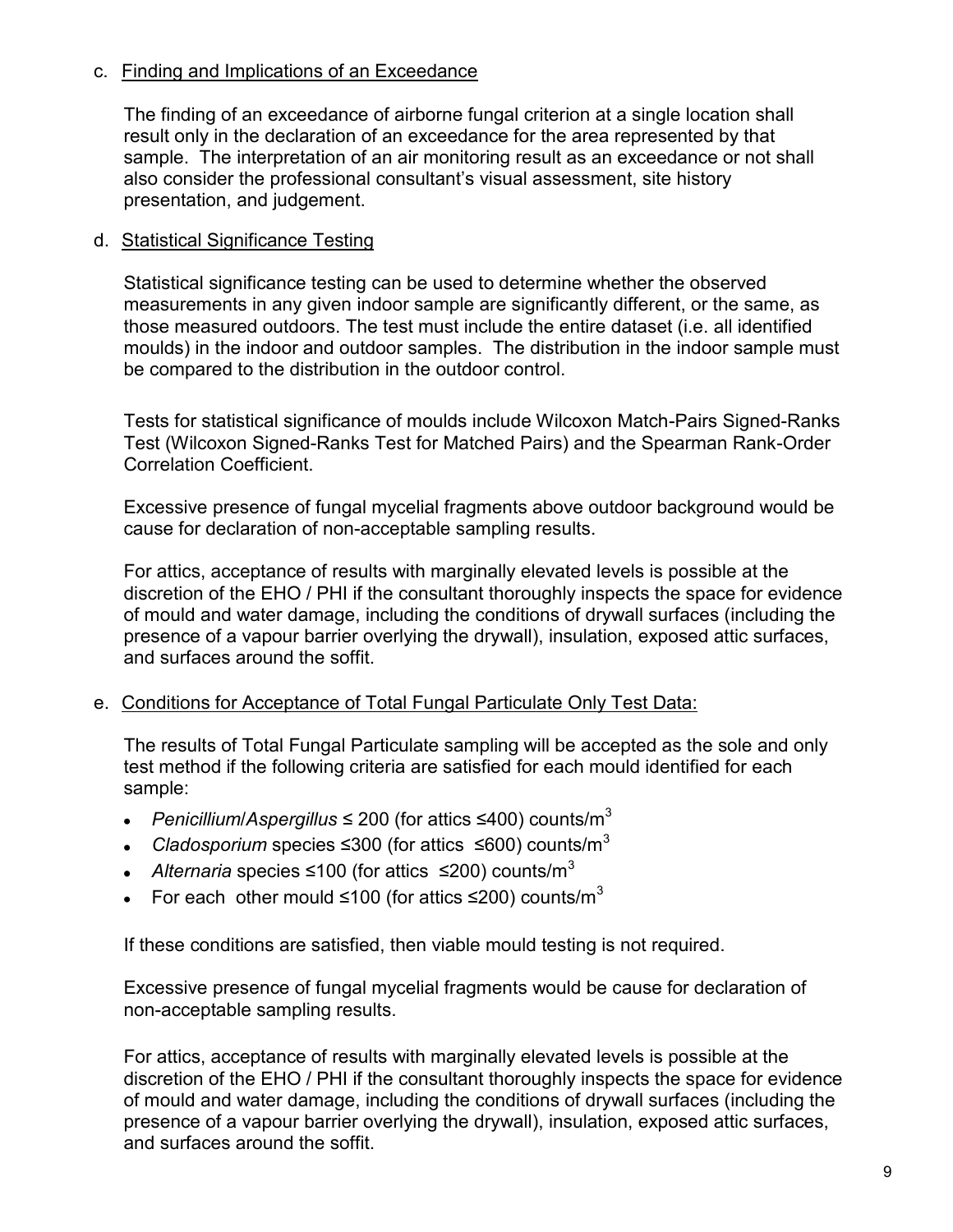## **11. Laboratory Qualifications:**

The Laboratory selected by the consultant to do the microbial analysis associated with this protocol shall be a certified environmental laboratory which falls within one of the following categories (Health Canada, 2004):

- The laboratory should be certified under the AIHA (American Industrial Hygiene Association) Environmental Microbiology Laboratory Accreditation Program (EMLAP) (ISO/IEC 17025 Accreditation); or
- The laboratory should demonstrate successful performance in the AIHA Environmental Microbiology Proficiency Analytical Testing (EMPAT) program, be accredited by the Standard Council of Canada (SCC); or
- The laboratory should demonstrate successful performance in the AIHA Environmental Microbiology Proficiency Analytical Testing (EMPAT) program, and have ISO/IEC 17025 or Good Laboratory Practice (GLP) certification.

Documentations of laboratory certification and performance in EMPAT program are to accompany analytical reports and are to be included in reports submitted to AHS.